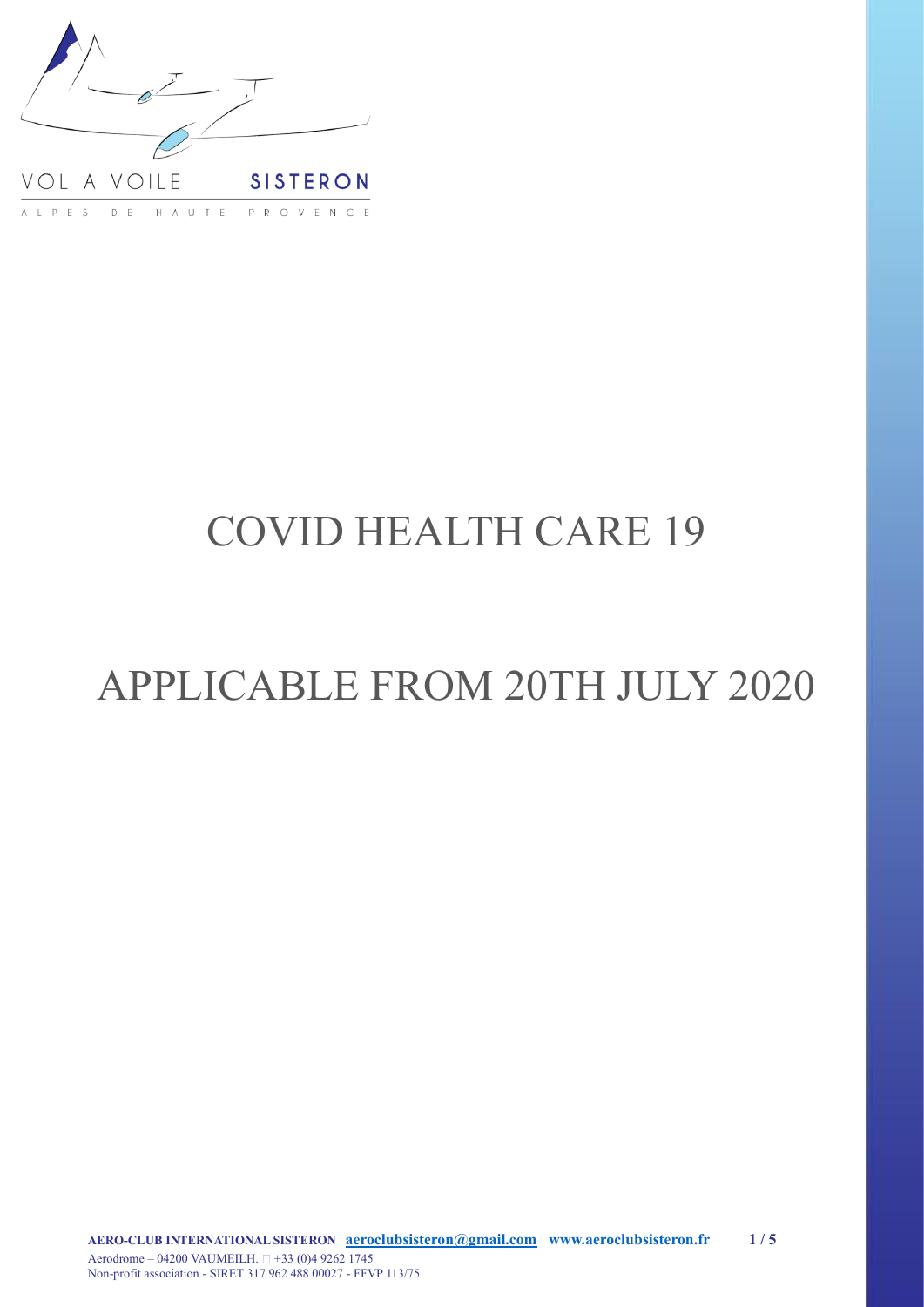# **GENERAL HEALTH GUIDELINES**

### **"Barrier" measures are put in place at all key times, they must be rigorously enforced.**

### **Limitations**

### **- Before you go to the club**

A COVID 19 self-assessment will have to be done, as per the attached model, at home by each member.

Be sure to bring a mask, a bottle of hydroalcoholic gel and all cleaning necessities (antiseptic wipes, soap, roll of household paper...).

In order for us to organize the days, **it is compulsory to register for the planning schedule accessible on SmartGlide**. If you are having difficulty doing so, call the club (secretariat: 04 92 62 12 47, chief pilot: 06 11 23 19 80) and we will help you.

### **- Arrival at the club**

**In the field, the wearing of a mask is recommended and is mandatory if the minimum distances of 1m (2m in case of effort) cannot be respected.**

**Closures and capacity limitations** must be strictly adhered to:

- Pegasus: closed bring a cold meal
- **Pilot room: wearing a mask is mandatory**
- Workshop: limit to 2 people unless a glider is being assembled closed doors
- **Briefing room: 20-person limit - wearing a mask is mandatory**
- **Office public area: limited to 2 people - wearing a mask is mandatory**

### **APPLY STRONG BARRIER MEASURES**

- No handshakes, nohugs, no kisses,
- Physical distance between each person of at least 1.5 m,
- Maximum group size of 4 people,
- Meeting time limited to 15 minutes maximum.

Please report your **presence to the "Responsable des vols**" **(Chief Pilot) as identified on the daily information board, as soon as you arrive and whether you are flying or not.** This one will put you on the attendance card of the day, which is compulsory.

### **Disinfection of materials**

All pilots, crew and drivers must systematically **disinfect the material they have used before and after each use.** Here is a non-exhaustive list:

- Aircraft
- Club Vehicles **only one person authorized per vehicle**
- Radios
- Batteries
- Parachutes only steel buckles are to be disinfected
- Cables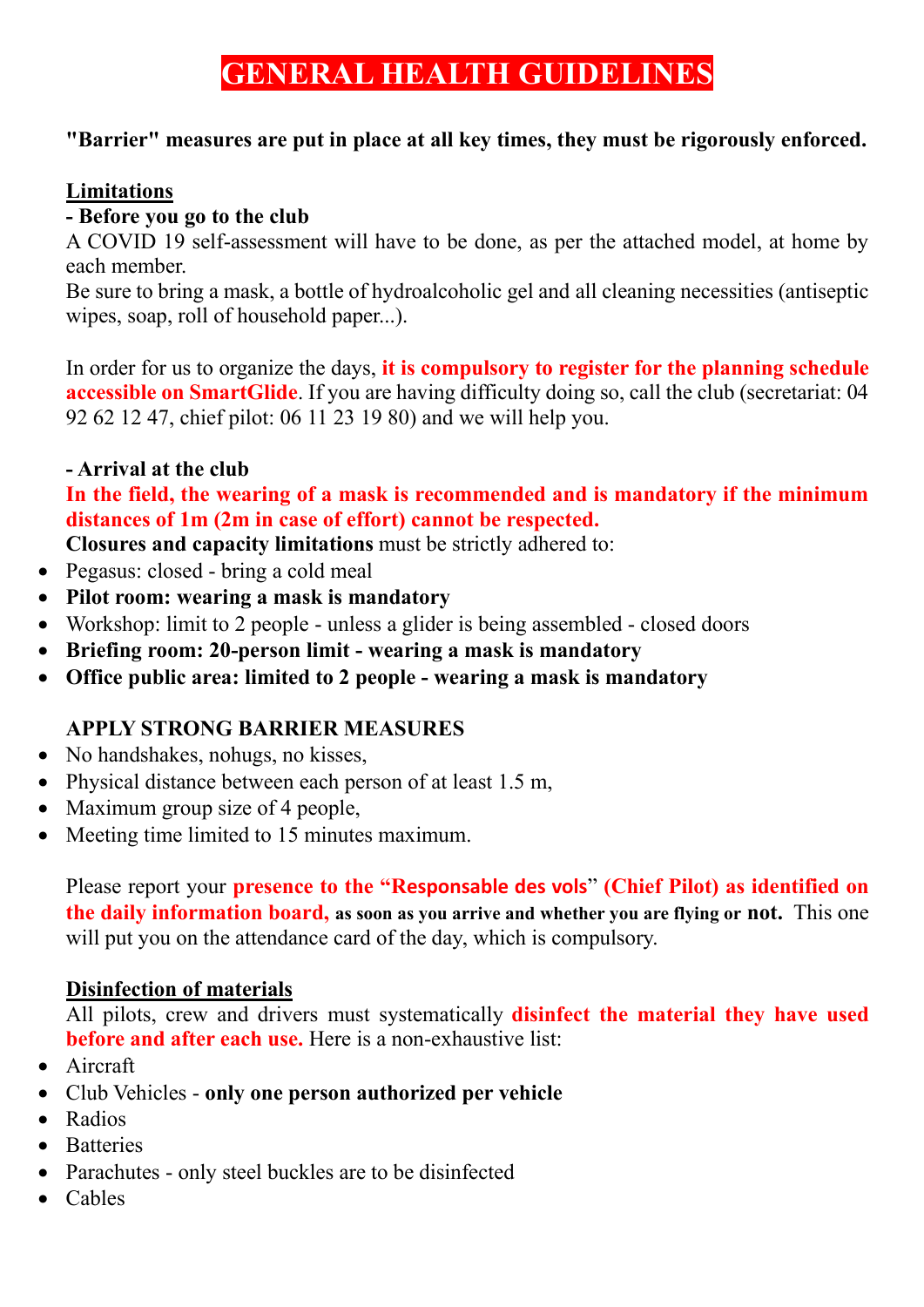## **MESURES DE PRÉCAUTION AVANT LE VOL**

#### **Briefing**

**The briefing room is limited to a maximum of 20** people, with a minimum distance of 1.5 m. The entrance to the room will be one by one, and each participant is required to wash their hands as they enter the room, with hydroalcoholic gel.

If the number of participants exceeds 10 people, the briefings are carried out outdoors with appropriate means of information (paperboard) and always with a minimum distance of 1.5 m between each person.

#### **Exiting and preparing machines**

- Taking a glider or plane to the piste (2 people for a mono and 3 for a two-seater),
- Stand more than 2 m apart during in the hangar and throughout the journey to the piste
- The pilot room is closed for the time being. **Contact the "Responsables Des Vols" (Chief Pilot) manager who will assign you a parachute and entrust you with the batteries and documents of the machine.** Prepare the glider (batteries, weights etc, ...).
- Wash your hands again or switch to a hydroalcoholic solution,
- Bring an antiseptic wipe and clean the opening handles of the canopy, the control handles, the dashboard (frequency selection buttons, ATC, altimeter, microphone holder, vario and flight computer controls, etc.),
- Clean the microphone with a wipe: swan neck, head and microphone **grill. Install a foodtype film on the head of the microphone,** film that you must remove and throw in the trash with each change of pilot.

If possible, always use a vehicle for taking gliders to the piste. Dutifully disinfect the controls of the vehicle after each use.

#### **The meal**

**The Pegasus clubhouse is closed until further** notice. Meals must be taken outdoors, again strictly respecting the principles of distance and barrier gestures.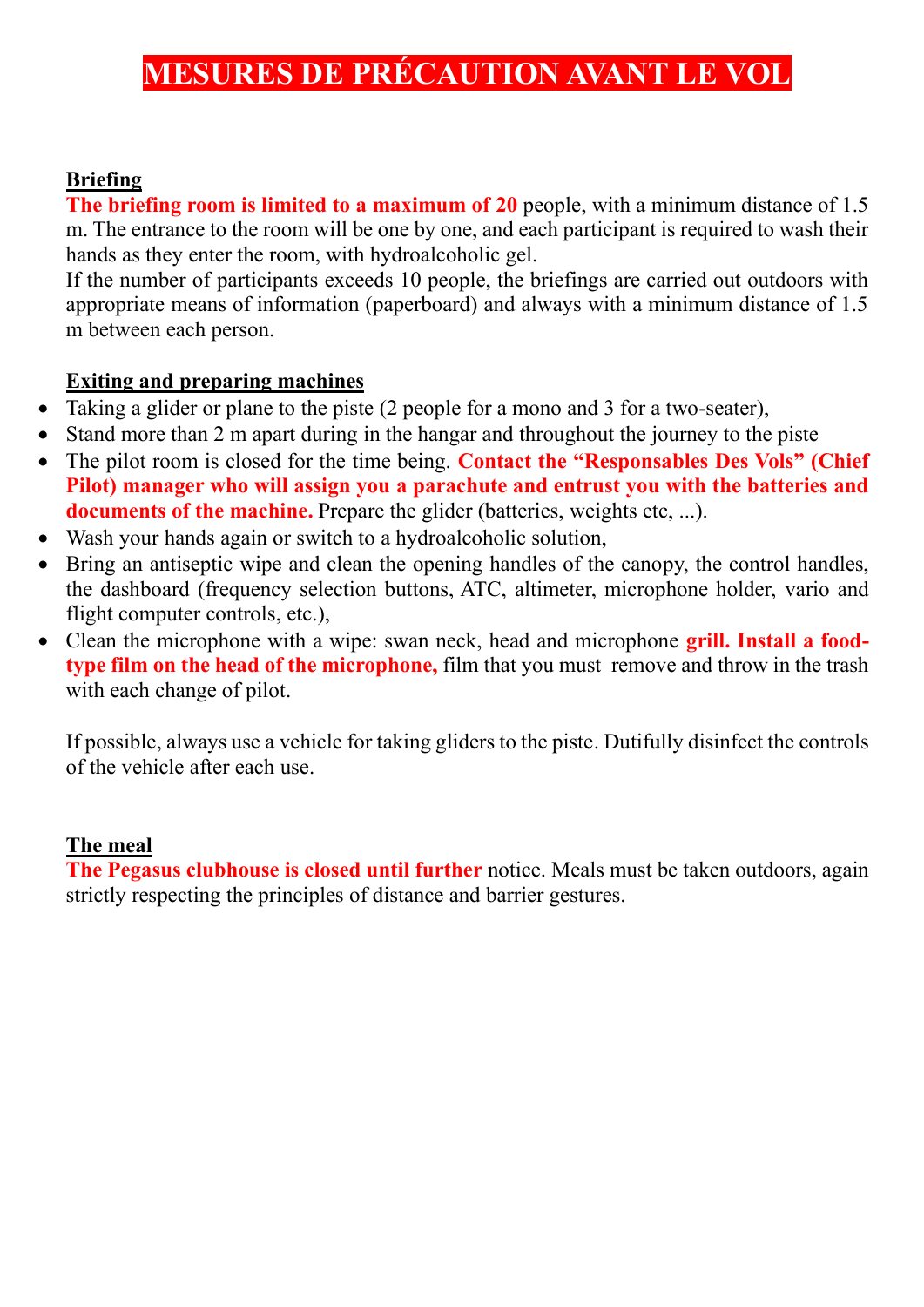# **PRECAUTIONARY MEASURES DURING THE FLIGHT PHASES**

**The general measures** described above must be applied, particularly during the preparation and ground waiting phases where distance measures must be strict.

### **Solo flight**

- Wearing a mask in solo-flight mask is not necessary but the mask must be worn until the canopy is closed at the start of each flight, and the mask must be worn before the canopy is opened at the end of the flight.
- As soon as you as a pilot are equipped and installed in the glider (parachute and harness), **avoid touching your face.**
- The pilot must **disinfect the cockpit** just before getting into the cockpit, and after any pre-flight checks, even if a **disinfection was performed by the previous pilot.**

### **Two-seater flying**

- **Wearing a mask in a two-seater glider is compulsory, throughout the flight**
- As soon as the crew is equipped and installed, **avoid touching your face.**

Any instruction can be done:

- A la carte with **one student per instructor,**,
- In groups (maxi 3 students/day). The instructor will gather his students for a briefing while respecting the distance measures.
- Upon landing, the trainee removes his parachute and removes the plastic film from the microphone he throws into the garbage can provided for this purpose.
- The new trainee, after washing his hands with hydroalcoholic gel, lays **a new film to protect the microphone.**.
- **The pilot must carefully disinfect the seat** and cockpit elements with the equipment available (sprayer/paper).
- Meanwhile, the instructor debriefs the previous intern.
- During the flight, the side vents type scoops should be open.